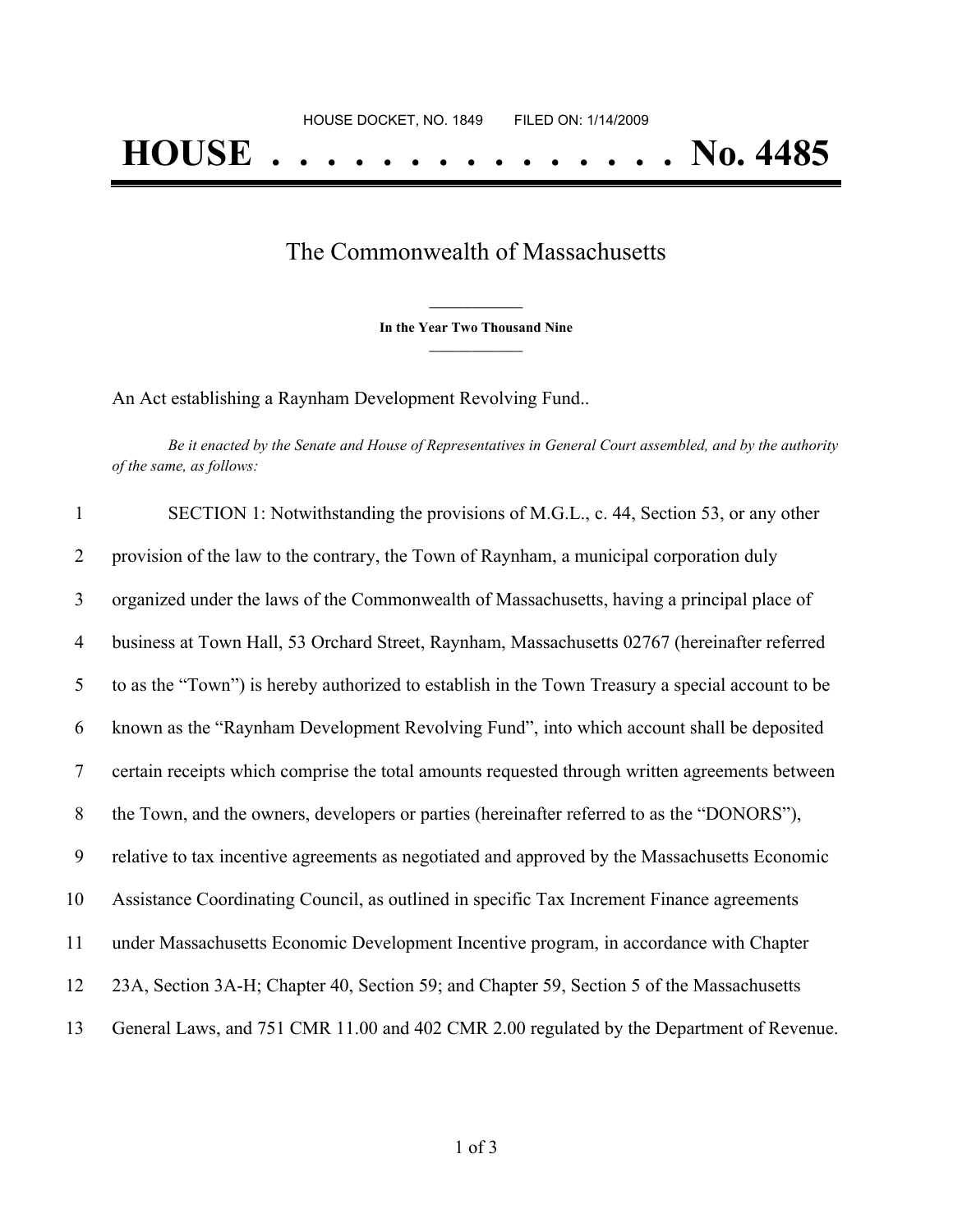SECTION 2: The "Raynham Development Revolving Fund" (hereinafter referred to as the "FUND"), shall be established to reinvest contributions by the DONORS receiving tax incentives through the Town's and the Commonwealth's Economic Development Incentive Program as negotiated within Tax Increment Finance agreements. The annual contributions by the DONORS shall be deposited into the FUND, for future reinvestment into the community for economic development purposes without further appropriation. The guidelines for future use of all contributions and disbursement of the FUND proceeds will be as follows:

 There is hereby established a seven member Town of Raynham Board of Overseers, comprised of the Chairman of the Capital Planning Committee or his or her designee, Chairman of the Tax Increment Financing Committee or his or her designee, Chairman of the Planning Board or his or her designee, Chairman of the Board of Selectmen or his or her designee, Chairman of the Business and Economic Development Committee or his or her designee, one citizen appointed annually by the Board of Selectmen, Chairman of the Finance Committee or his or her designee and the Town Planner as an ex-officio non-voting member. The Board of Overseers, acting as the exclusive arm of the Town for economic development expenditure purposes, will be the designated body to make specific expenditures of said FUND proceeds for Town economic development purposes. A majority vote of the Board of Overseers shall be needed to approve said expenditures without further appropriation. The Board of Overseers shall conduct their business in accordance with M.G.L. Chapter 39, Section 23B, as from time to time amended.

 The proceeds of the FUND, will be approved only for the parameters set forth in the following guidelines:

of 3